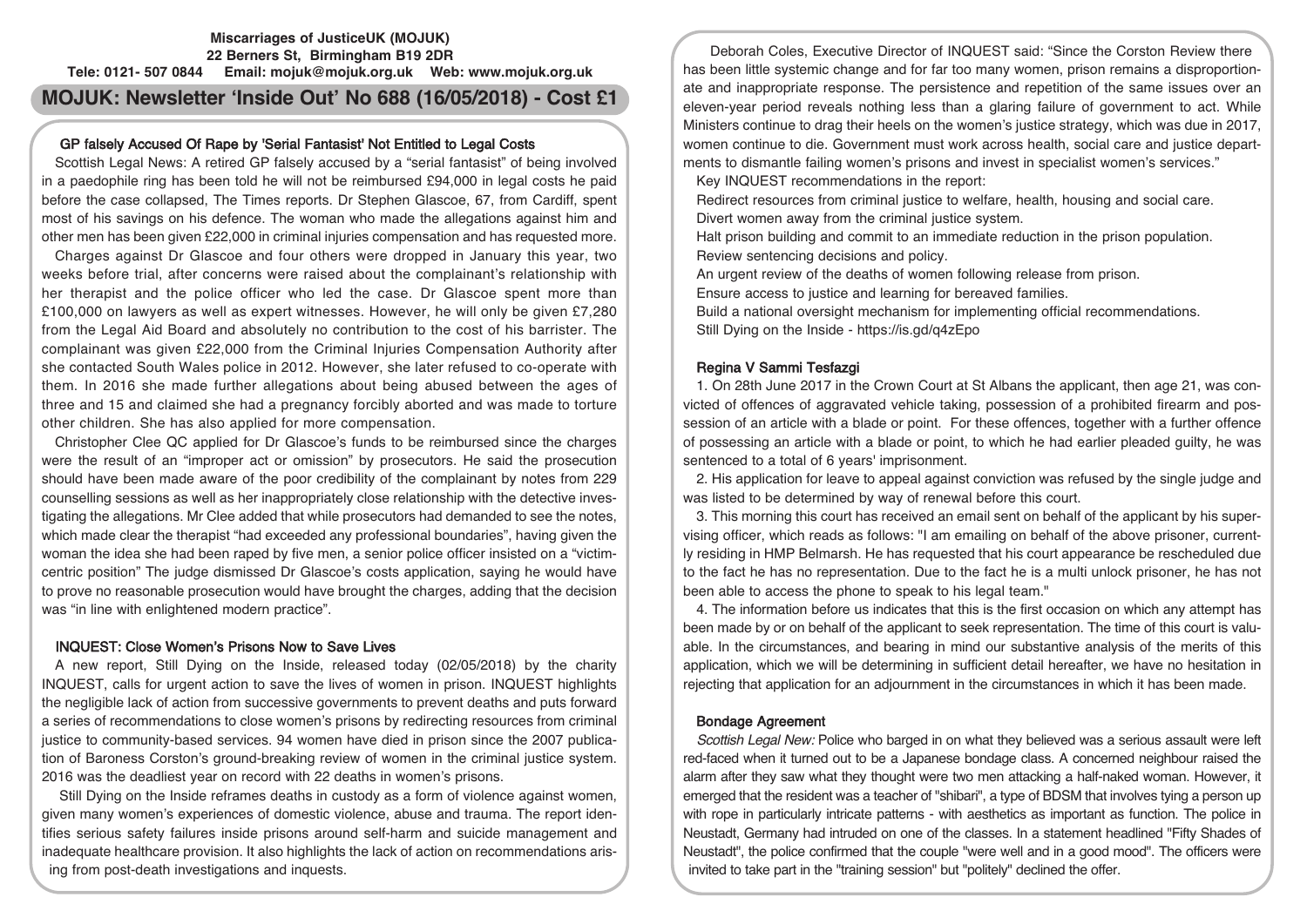#### Alledged Drunk Pilots Win Appeal - After Blood Samples Were Destroyed

Scottish Legal News: Two airline pilots accused of preparing to fly a passenger jet while under the influence of alcohol have had the charges against them dropped following an appeal. Jean-Francois Perreault and Imran Syed challenged the admissibility of the evidence of the proportion of alcohol in their blood after samples which should have been supplied to them for independent testing were destroyed by prison staff while they were remanded in custody. A sheriff had rejected the appellants' challenge but the High Court of Justiciary Appeal Court allowed their appeal after ruling that the sheriff had erred, following which the Crown instructed that there should be "no further proceedings".

Admissible Evidence: The Lord Justice Clerk, Lady Dorrian, sitting with Lord Malcolm and Lord Pentland, heard that the appellant were each indicted inter for a contravention of section 93(1) of the Railways and Transport Safety Act 2003 in respect that on 18 July 2016 at Glasgow Airport, they performed an activity ancillary to an aviation function at a time when the proportion of alcohol in their blood was in excess of the prescribed limit.

But section 15(5) of the Road Traffic Offenders Act 1988, which relates to the taking and use of blood or urine samples, provides that where a specimen has been provided by an accused who subsequently asks to be provided with a sample, "evidence of the proportion of alcohol or any drug found in the specimen is not admissible on behalf of the prosecution unless (a) the specimen in which the alcohol or drug was found is one of two parts into which the specimen provided by the accused was divided at the time it was provided, and (b) the other part was supplied to the accused".

The court was told that following the giving of positive breath samples the appellants were both arrested and arrangements made for them to provide specimens of blood. In each case the specimen was divided in two parts, marked "A" and "B"; in each case the appellant asked to be supplied with one part; and in each case they selected the phial marked "B"; and in each case that phial was placed within the appellant's property held by the police.

On July 19 the appellants were remanded in custody and transferred to HM Prison Low Moss and their property, in sealed bags and including the relevant phials, was transferred with them. A week later the appellants were fully committed and released on bail, but the relevant phial "B" was not in the property returned to either of them.

'Unfair and oppressive' A preliminary issue was raised by each appellant objecting to the admissibility of evidence relating to sample "A" on the basis that sample "B" had not been supplied to them in terms of the 1988 Act; and that esto such supply had taken place, it would be "unfair and oppressive" at common law to admit it. Evidence was led to the effect that there was, within the prison generally, or within the health centre in the prison, no protocol in place in respect of the reception and storage of such samples.

At the time of the appellants' reception into the prison, the security manager, who in 20 years' service had never had experience dealing with such items, suggested that they be destroyed. The appellants did not agree to this, and the first appellant asked that the samples be stored in a fridge pending arrangements for their analysis. Instead, the security manager removed the items from the appellants' property and instructed a nurse to destroy them. She initially put them in her desk drawer, but on learning that the appellants had been released from custody, she destroyed the samples.

Meanwhile, on the day the appellants were remanded the agent for the first appellant emailed the Crown, and again the following day on behalf of both appellants, asking for the sealed phial "B" to be provided for testing, but to no avail. The agents, on August 2 and 3,

again asked the Crown for access to the samples for testing, but the request, and further correspondence, was not responded to until February 2017, when it was wrongly stated that the samples had been destroyed at the prison with the appellants' consent.

The sheriff held that the placing of the specimen within their property constituted "supply" in the sense required by section 15(5) of the Act and therefore concluded that the evidence relating to sample "A" was admissible, despite acknowledging that at no time was either accused handed the specimen. But the appeal judges ruled that the facts demonstrated that the appellants were never in possession or control of the samples and that the sheriff should have sustained the objection. Delivering the opinion of the court, the Lord Justice Clerk said: "In our view, the sheriff failed to take sufficient account of the factual circumstances in which the sample had been placed in the appellant's property; failed to take sufficient account of the appellants' lack of effective control over the samples, or to recognise that this was a factor which distinguished some of the cases upon which he relied from the present; and did not give due and adequate consideration to the purpose of the section. "As has repeatedly been pointed out, the question of whether there has been supply for the purpose of the section is one which depends on the circumstances of each case."

The court rejected the advocate depute's argument that to allow the appeal would be to hold Crown responsible for the acts of other, observing that, rather it was "to hold the Crown responsible for considering whether the circumstances are such as would reasonably enable the purpose of the section to be effected". The Advocate Depute also submitted that there were "public policy considerations" in play and that the court should not adopt an approach which might "encourage technical points" about compliance with the requirement to supply to be taken on "unmeritorious grounds".

However, the judges observed that the "predominant public policy consideration" was the "need to ensure that accused persons are not unfairly denied the right given to them by statute to obtain an independent analysis of a blood sample where this is a step that they wish to take". Lady Dorrian concluded: "In the circumstances of the present case there was no effective supply of the 'B' samples to the appellants in terms of section 15(5) of the 1988 Act. For this reason we were satisfied that the appeal must be allowed on the basis that the sheriff erred in repelling the objection taken in relation to the Crown's compliance with the requirements of section 15(5). We accordingly remitted the case to the sheriff with a direction that he should sustain the objection to the admissibility of the evidence of the proportion of alcohol found in the appellants' blood specimens." The court added: "In conclusion we note that it seems likely that the absence of any protocol or procedures for dealing with the supply of the samples to the appellants played a part in the unfortunate circumstances which are likely to have serious consequences...It is to be hoped that lessons have been learned by the Crown, Police Scotland, and the Scottish Prison Service."

#### Mentally Ill Subject to 'Physical Violence/Verbal Threats' Whilst Held Under Mental Health Act

May Bulman, Independent: The Mental Health Act 1983, which covers the assessment, treatment and rights of people with a mental health disorder, has come under scrutiny after it emerged growing numbers are being detained under the legislation'The inherent power imbalance means detained patients are vulnerable to potential coercive mistreatment, abuse and deprivation of human rights, leading to physical and psychological harm'

Mentally ill people are being subjected to "distressing experiences" including physical violence and verbal threats while detained under the Mental Health Act, a government-commissioned review has found. A report on the interim findings of the review, commissioned by Theresa May last October, warns people held under the act are vulnerable to "potential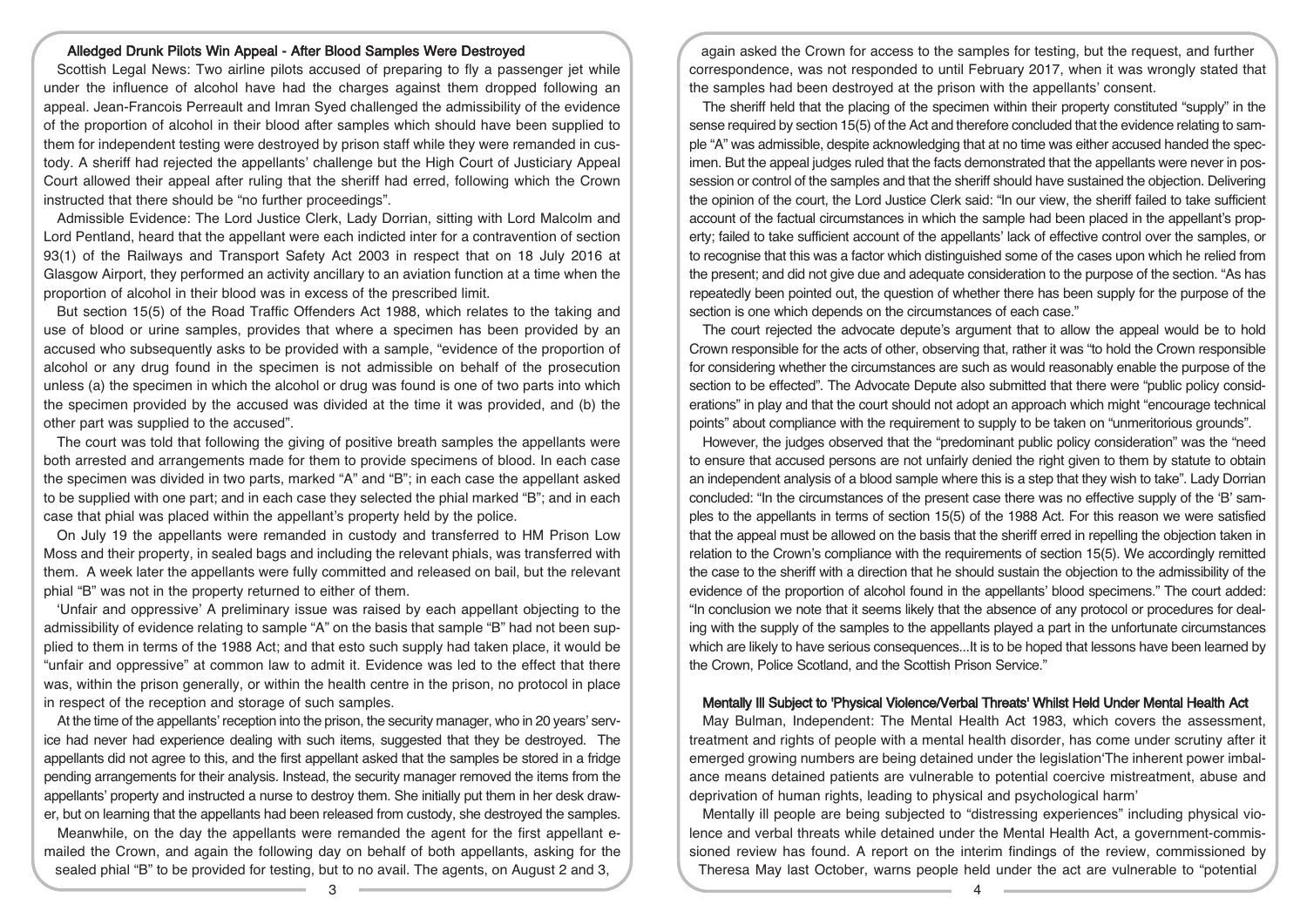coercive mistreatment", which can lead to physical and psychological harm. The Mental Health Act 1983, which covers the assessment, treatment and rights of people with a mental health disorder, has come under scrutiny after it emerged growing numbers are being detained under the legislation. The review, which will publish its formal recommendations for the government in autumn this year, has so far carried out a survey of more than 2,000 people and conducted new research as well as discussions with service users and carers.

Interim findings show that while the act can save lives, many held under it are subject to mistreatment, with two-thirds of those who expressed a strong view saying they were not treated with dignity and respect. "It is concerning that people often do not feel safe, treated with dignity or that their human rights are respected whilst detained," the report stated. "The inherent power imbalance means detained patients are vulnerable to potential coercive mistreatment, abuse and deprivation of human rights, leading to physical and psychological harm." It went on to say: "Throughout all of our engagement with service users and carers, we have been made aware of a wide variety of distressing experiences including but not limited to, experiencing or witnessing physical violence, verbal abuse and threats, bullying and harassment, sexual predation, pain-based restraint, coercive reward and punishment systems for access to open air, leave or family contact."

The review also highlighted that people of African and Caribbean heritage in particular were detained more than any other group, and highlights that services "do not always take proper account of people's cultural circumstances and needs". "Our focus groups with participants from BAME communities overwhelmingly told us they felt there was a lack of cultural awareness in staff and a need for culturally appropriate care. They also expressed concerns about racism, stigma, stereotyping and overmedication," it stated.

The researchers suggested the NHS should play a bigger role in healthcare services in police custody, saying the care of people in cells is "as much an issue for health and social care as it is for police". "We will consider whether NHS England should take over the commissioning of police custody healthcare services, or otherwise create a plan so that people in police custody get better care, and faster transfers out to NHS and social care services," the report stated. The findings also pointed to issues arising for children and young people being placed in hospitals far away from their families or detained during their time at school, resulting in delays in their education.

Presenting the interim findings, Professor Simon Wessely said: "People with the most severe forms of mental illness have the greatest needs, and continue to be the most neglected and discriminated against. Furthermore, they are also the group who are the most likely to be subject to the influence and powers of the Mental Health Act. We have an opportunity to replicate the advances made for people with common mental illness for those with more serious conditions."

Danielle Hamm, associate director of campaigns and policy at Rethink Mental Illness, said in response to the interim findings: "This landmark review confirms what we have long known: that there are serious problems with the Mental Health Act. "People who have been detained under the act have been telling us how it fails to protect their rights and dignity, and how they are kept out of decisions about their own care. Today is an important validation of this and a much needed call to action.

In recent years we have seen a welcome increase in mental health awareness. However, the rising tide hasn't lifted all boats. The review makes clear that those severely affected by mental illness, such as people living with schizophrenia or bipolar disorder, who are more likely to be held under the act, have been dramatically underserved. The review's interim report has clearly set out the need for change and it should be required reading for politicians, whose task now must be to commit to reform this important but outdated legislation."

#### 'Not Only a Right, But a Duty': A History of Perverse Verdicts

David Hewitt, 'The Justice gap':Does anyone here remember Clive Ponting? In my mind's eye, I see him emerging into a media scrum outside the Old Bailey, his breath hanging on the chilly air. He is wearing a raincoat, even though it is only February, and he looks tired. The year was 1985, and Ponting, a civil servant, had just been acquitted of breaching the Official Secrets Act after a two-week trial. He was said to have leaked classified documents about the sinking of an Argentinian warship, the General Belgrano, during the Falklands conflict. Crucially, he admitted doing so. I think the implications of Clive Ponting's case are misunderstood, and so, I started to ask some questions.

The documents had been sent to Tam Dalyell, a Member of Parliament, and they showed that the Belgrano was heading away from the Royal Navy 'taskforce' when it was hit. That wasn't, however, the official version, and it contradicted the account the Prime Minister, Margaret Thatcher, had given. Ponting argued that he had acted in the public interest, which, he said, need not be the same as the interests of the government of the day. And he was acquitted even though the trial judge said he had no defence in law. Verdicts like Ponting's are sometimes described as 'perverse', in that they seem contrary to the evidence given in court, and they have a noble history.

In 1670, two Quakers, William Penn and William Mead, were charged with preaching to an unlawful assembly in Gracechurch Street in the City of London. The jury, however, rejected the trial judge's direction to convict. Then – though it was sequestered for three days without 'meat, drink, fire and tobacco,' or 'so much as a chamber pot, if desired' – it refused to change its mind. When each of the jurors was fined something like a full year's wages, several of them refused to pay. And when, as a result, those men were committed to prison, they obtained a writ of habeas corpus for their release and, a commemorative plaque records, 'established the right of juries to give their verdict according to their convictions'. The plaque is now in the Old Bailey, and I like to imagine Clive Ponting glancing up at it on his way out of court.

And perverse verdicts also have a noble history in America. There, where it is known as 'nullification', juries have exercised the power since before the Revolutionary War. They might have done so in 1865, when they acquitted 'Wild Bill' Hickok of manslaughter, and they certainly did so during Prohibition, when up to 60% of prosecutions resulted in acquittal. But American juries used nullification most controversially under the Fugitive Slave Act of 1850.

This was introduced to mollify southern states, when they threatened to secede from the Union, and it required that all escaped slaves be returned to their masters, even from the North. When given the opportunity to do so, however, many northern juries simply refused to convict those who had helped slaves gain their freedom. In doing so, those juries were simply following the lead of one of the Founding Fathers.

In 1771, John Adams – who would be the second President of the USA, and the country's first Veep – wrote, of the juror, 'It is not only his right, but his duty … to find the verdict according to his own best understanding, judgment, and conscience, though in direct opposition to the direction of the court.' And in 1920, the great judge Oliver Wendell Holmes would say that 'the jury has the power to bring in a verdict in the teeth of both law and facts.'

After Clive Ponting's, the most celebrated 'perverse' verdict was perhaps the one returned in the case of Michael Randle and Pat Pottle. Those men had written a book, explaining how, in 1966, they assisted George Blake to escape from Wormwood Scrubs and flee to the Soviet bloc. He was serving a 42-year sentence at the time, having been convicted of passing secrets to the Russians. On trial at the Old Bailey a quarter-of-a-century later, Randle and Pottle said they agreed neither with what Blake did nor with the sentence he was given, which his counsel had told the Court of Appeal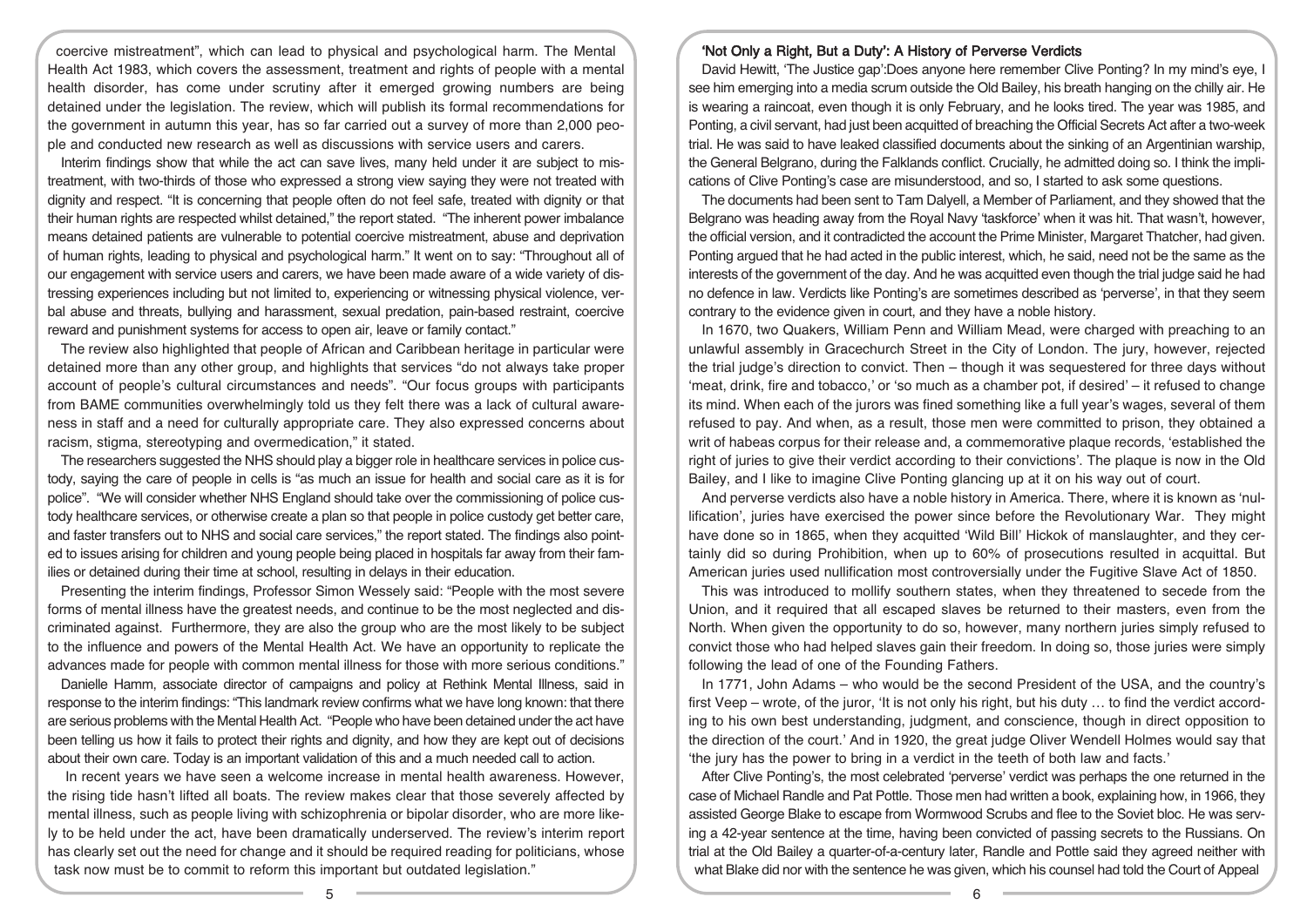was 'so inhuman that it is alien to all the principles on which a civilised country would treat its subjects.' They argued it was necessary for them to break the law, and they were promptly acquitted, despite, again, a ruling from the trial judge that they had no defence.

In 2001, as part of his review of the criminal courts, Lord Justice Auld took another look at the perverse verdict. 'It has been an accepted feature of our jury system for a long time,' he said, 'and is seen as a useful long-stop against oppression by the State …' But all jurors must make an oath, saying that they will 'faithfully try the defendant and give a true verdict according to the evidence.' To choose perversity, Auld was adamant, would be to break that promise. He called the perverse verdict 'a blatant affront to the legal process.' Jurors, he said, … are not there to substitute their view of the propriety of the law for that of Parliament or its enforcement for that of its appointed Executive, still less so on what may be irrational, secret and unchallengeable grounds. Auld recommended 'that the law should be declared, by statute of need be, that juries have no right to acquit defendants in defiance of the law or in disregard of the evidence'.

In the alternative, however, he posed a striking question: 'should the law – and the juror's oath – be more honest?' 'Should we provide juries with an express power of dispensation or nullification, instead of just letting them get away with it, and should jurors undertake to give a verdict according to the evidence or their conscience?' If so, jurors would have to be told 'that they need not convict if they disagree with the law or with the decision to prosecute.' For Auld: Just articulating the direction brings home the enormity of such a possible clarification of the law, but as one distinguished academic has asked, 'what other way is there for an honest system to behave?'

That jurors may return a perverse verdict is not, then, in dispute, either in the United States or much closer to home, and the ability of jurors to return a verdict contrary to the evidence has had some distinguished proponents. Some people think that ability should be taken away, or that the jury oath should at least be made more honest. But there is a further point; one few people seem keen to acknowledge. Jurors are not told of their ability, just as they are not required to explain the decision they reach. What they are told, indeed, implies that their decision must not be influenced from outside the court. So when, in a particular trial, a defendant is convicted on the evidence, we cannot know whether the jury considered a perverse verdict only to reject it, or whether its members were even aware that such a verdict might be returned. And where a perverse verdict was rejected, we cannot know whether that was simply because jurors believed they must obey the promise they had been required to give. That, surely, calls the 'guilty' verdict into question. Isn't is possible that, aware of its ability or freed from the apparent constraints of its oath, the jury would have voted to acquit? And that is surely true of every such verdict returned by jurors to whom the current oath has been administered.

Isn't that a lot of guilty verdicts? Concerned by all of these questions, I wrote to a clutch of senior Parliamentarians, academics and QCs, to see what they would say. One, though courteous, could add nothing of note, while the rest didn't even bother to reply. When I turned to the Justice secretary, he told me that jury deliberations must remain secret, and that there are safeguards against improper behaviour by jurors. I wondered whether, because of their oath, jurors might feel they must ignore a verdict which, while perverse, would also be lawful.

In reply, the minister stressed 'the paramount importance of [jurors] giving a true verdict according to the evidence that is presented to them in court,' and also the direction they should receive from the trial judge to that effect. Telling them of their ability to return a perverse verdict would, he said, 'fly in the face' of these things, 'and might lead to confusion on the part of the jury as to their role in proceedings.'

I was referred to the Auld report and told that the government 'has no plans to revisit the manner'. None of this allayed my concerns, so I went back to Petty France, for what I guessed might be the final time. I wrote: 'The combination of the oath its members are required to take and the direction they receive from the judge might, of course, lead a jury to decide to eschew the 'perverse' verdict it favoured.' And I asked, 'Is that an outcome the government would welcome or one it would deplore?' My guess turned out to be correct. The Secretary of State cited Auld once again, and then he told me, 'there is nothing further to add.'

## Sheku Bayoh Investigation Branded a 'National Disgrace' as Family Sues Police Scotland

Scottish Legal News: A probe into the death of Sheku Bayoh has been described as a "national disgrace" by his family and their solicitor as they launch a £1.8 million civil case against Police Scotland. Mr Bayoh, 31, died after being restrained by officers who were responding to a call in Kirkcaldy on this day, three years ago.

Aamer Anwar, solicitor for the family, criticised the police as well as the Crown Office and the Police Investigations and Review Commissioner, saying the family had been given no answers. Mr Anwar said the restraint used by officers was "not reasonable, proportionate or necessary and resulted in Sheku suffering positional asphyxiation". He added: "Sheku's family have always said if he broke the law then arrest him, but any use of force had to be lawful, proportionate and necessary in the circumstances, but he did not deserve to die. Last Friday a summons was served on the present chief constable for the actions of officers three years ago under the leadership of then chief constable Stephen House. The action for damages in the Court of Session is for £1.85 million in the name of his family."

He also called on PIRC commissioner Kate Frame to resign as the body had failed "to adhere to its values of integrity, impartiality and respect. I wish to state on behalf of Sheku's family that the investigation into the death of Sheku Bayoh was a national disgrace, to date no officer was suspended without prejudice and despite a final report delivered by PIRC to the Lord Advocate in 2016 he is yet to take action. The passage of time means that memories fade and evidence disappears or deteriorates. Sheku's loved ones never wanted to go to court but they will not give up."

#### Deprivation of Liberty of a Transgender Child:

Duncan Lewis: The case concerns T, a transgender child and the deprivation of liberty and rights under Article 5 of the European Convention on Human Rights. If the state imposes restrictions upon the child's freedom and movement without the Child's consent, there is interference under Article 5 of the European Convention of Human Rights. The child has been deprived of her liberty by the local authority in whose favour there is a care order. The child has been held in a number of placements which had imposed resections upon her liberty. The Local Authority believed they had the power to restrict T, who had a history of absconding from secure accommodation. Due to the Child's previous involvement of being involved in 'disturbing and concerning' incidents, the court must weight what is in the Child's best interests against the deprivation of liberty.

The child's liberty was severely restricted; she was not allowed to leave the secure accommodation, the doors and windows were locked, no money was allowed to be kept and no access to a mobile phone was allowed as well as being subjected to frequent checks throughout the day and night. However, these orders were approved by the courts as being in her best interest and necessary to safeguard her wellbeing. Since the previous hearing, the child began to self-harm and was admitted to hospital and was reported missing after leaving her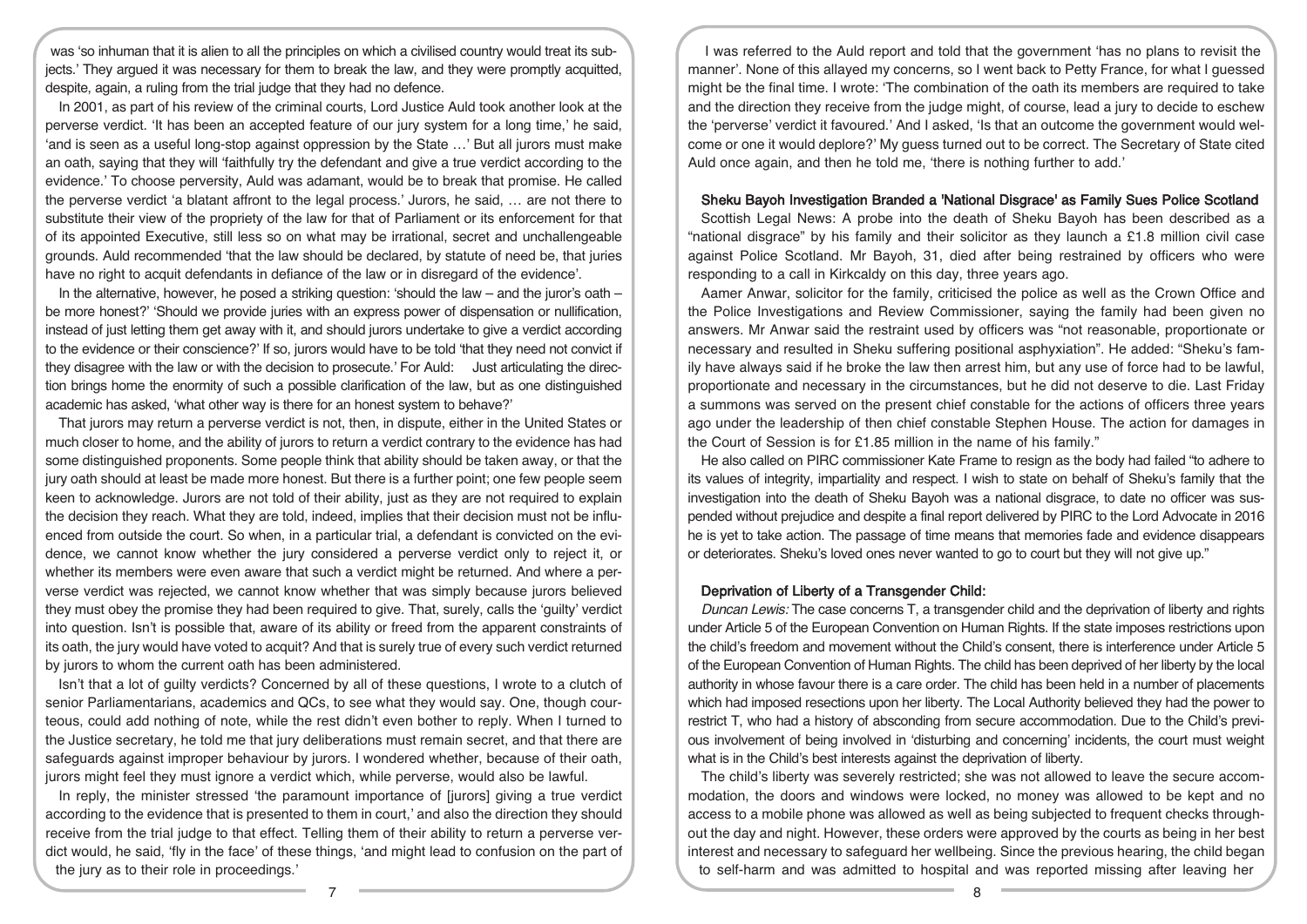placement. T moved to a new placement and it was reported that T consented to this placement. The child was objectively confined and not in any realistic sense able to leave freely. The fundamental issue was whether the child authentically gave her consent.

The Judge's decision was weighed with careful consideration of the current statutory law and having to weigh up the prevention of deprivation of liberty of the child's rights. The deprivation of liberty for the child due to the lack of secure accommodation led to the Court's findings that as the child themselves consented to arrangements, there is no need for authorisation under the jurisdiction as it is done by consent. Mr Justice Mostyn demonstrated that consent in the form of a child consenting to this restriction on her own liberty must be a consent which is understood by the child fully and can be sustained for a period of time. This is a turning point in the previous case law as consent was never to be restricted to a period of time.

The Judgement was made in the child's best interest and therefore without the Judge's order the Local Authority does not have the power to place the child, consequently the Local Authority requires authority from the court to make a new placement. Mostyn J therefore discharged the order authorising T's detention at their previous placement and replaced it with a fresh order authorising their detention at the new placement. The child was granted permission to appeal both judgements by Peter Jackson LJ, in the Court of Appeal. This case is noteworthy as it will be the first time that the Court of Appeal has looked at the right of consent within Article 5 of the European Convention on Human Rights.

#### Windrush Shows How 'Britishness' Stinks

Yuri Prasad, Socialist Worker: The Windrush scandal has revealed a stinking, festering hypocrisy at the heart of "Britishness". For decades immigrants and their children have been scolded by politicians and the like for failing to "fit in" with the culture and values of this country. If we were excluded, marginalised and segregated, it was our own fault—we had failed to integrate, they insisted. Now we find that even those who have jumped through all their hoops are still considered not British enough.

People who came to Britain from its former colonies in the post-war years have passed every integration test set for them—and more. They sweated in the dirtiest jobs, reared their children in the worst housing, and sent them to schools that regularly mistreated and excluded them. And, despite all the hardships and abuse, they maintained their belief that they were citizens—and accordingly had rights that should be respected. Subsequent generations jumped over all manner of racist hurdles to be accepted as British. Yet when they say they are from London or Birmingham, they are still asked, "Yeah, but where are you really from?"

The sad truth is that no amount of integration into British society was ever going to be enough. It doesn't matter to the Home Office whether you speak excellent English or have generations of family here. It doesn't matter whether you have lots of white British family, friends and neighbours, or you have worked hard and paid taxes all your life. You can even have represented Britain in the international sporting arena. None of it means anything. It can all be wiped away at the stroke of an immigration officer's pen.

For the much of the mainstream, this state of affairs is deeply wrong. Windrush is a scandal because the wrong immigrants are being targeted. In their minds, they have constructed a vision of a "good immigrant" and a "bad immigrant". The "good immigrant" has assimilated, they are "like us". The "bad immigrant" isn't. The "bad immigrant" is an "illegal". Maybe they have fled to Britain, crossing the channel underneath a truck carrying little more than the

clothes they stand up in. Probably they know little English and, with their bewildered look, they seem totally unaware of British customs and culture.

"The bad immigrant" has nothing to contribute to our society—they can never fit in, we're told. This depiction of the recently arrived will be familiar to anyone who came to this country in the 1950s and 1960s, and who are today lauded by the right as, "one of us". It's exactly what they heard when they landed in the docks of Tilbury and Southampton all those years ago. It's undoubtedly what the Asian strikers at the Grunwick plant heard in 1976 as they walked out on picket lines. Their action was to galvanise tens of thousands of white workers into giving solidarity and today is rightly hailed a turning point in labour history. It showed that white workers can be decisively broken from backward prejudices.

Years of similar struggles in workplaces, schools and the streets ultimately transformed both the arriving immigrants and the working class they joined into a new, multiracial force. Together they forged a new culture, and transformed Britain—from the food people eat, the music they listen to, the clothes that they wear, their relationships and their communities. The very notion of "Britishness" is designed to disrupt that process. It drives a wedge into the working class. It says to all those who qualify that you are a superior breed, and that you will be accorded status as a result. And it teaches those left out that they can rely only on each other for assistance. Happily, for the Windrush Generation, it is the tradition of struggle that has won out. Class solidarity, not nationalism, supplies the groundswell of support for those demanding justice.

## Not the 'Awkward Squad': Unrepresented Defendants In the Crown Court

Penelope Gibbs, 'The Justice Gap': In 2015 when I was trying (with difficulty) to do research on unrepresented defendants in the criminal courts, I steered away from the Crown Court because the Ministry of Justice said they were doing research on this which would be published. I chased and chased but eventually they announced that they had no intention of publishing the research. After I and others FOIed the report and appealed to the Information Commissioners Office, the Ministry of Justice was forced to publish. Two years later we have six pages – an analytical summary based on interviews with 15 Crown Court judges and six CPS prosecutors. Small scale though it is, many of the findings echo Transform Justice's own research on unrepresented defendants in the magistrates' courts.

No one knows how many people appear in the Crown Court without a lawyer throughout their trial, but 7% defendants are unrepresented at their first appearance in the Crown Court. The report points out that Not all self represented defendants in Crown Court are members of 'the awkward squad'- people who are determined to represent themselves. Some defendants self represent either because of mental health problems or legal aid/funding issues 'these defendants perceived the level of contribution as too high and that self-employed defendants had particular problems proving their level of income'. Unrepresented defendants have a varied but limited understanding of the court process including how to present evidence about their case at hearings, how to prepare defence statements or how to ask questions in court (i.e., the fundamentals of advocacy).

Disclosure was a particular problem – with unrepresented defendants 'not understanding the concept of disclosure…not knowing what to ask for and not setting out their argument'. There are strong hints throughout that unrepresented defendants do not get a fair trial as they are 'not properly qualified to put their case forward'. 'Other interviewees felt that a higher proportion of guilty verdicts resulted from the unrepresented defendants' cases.' They also suggested that the behav-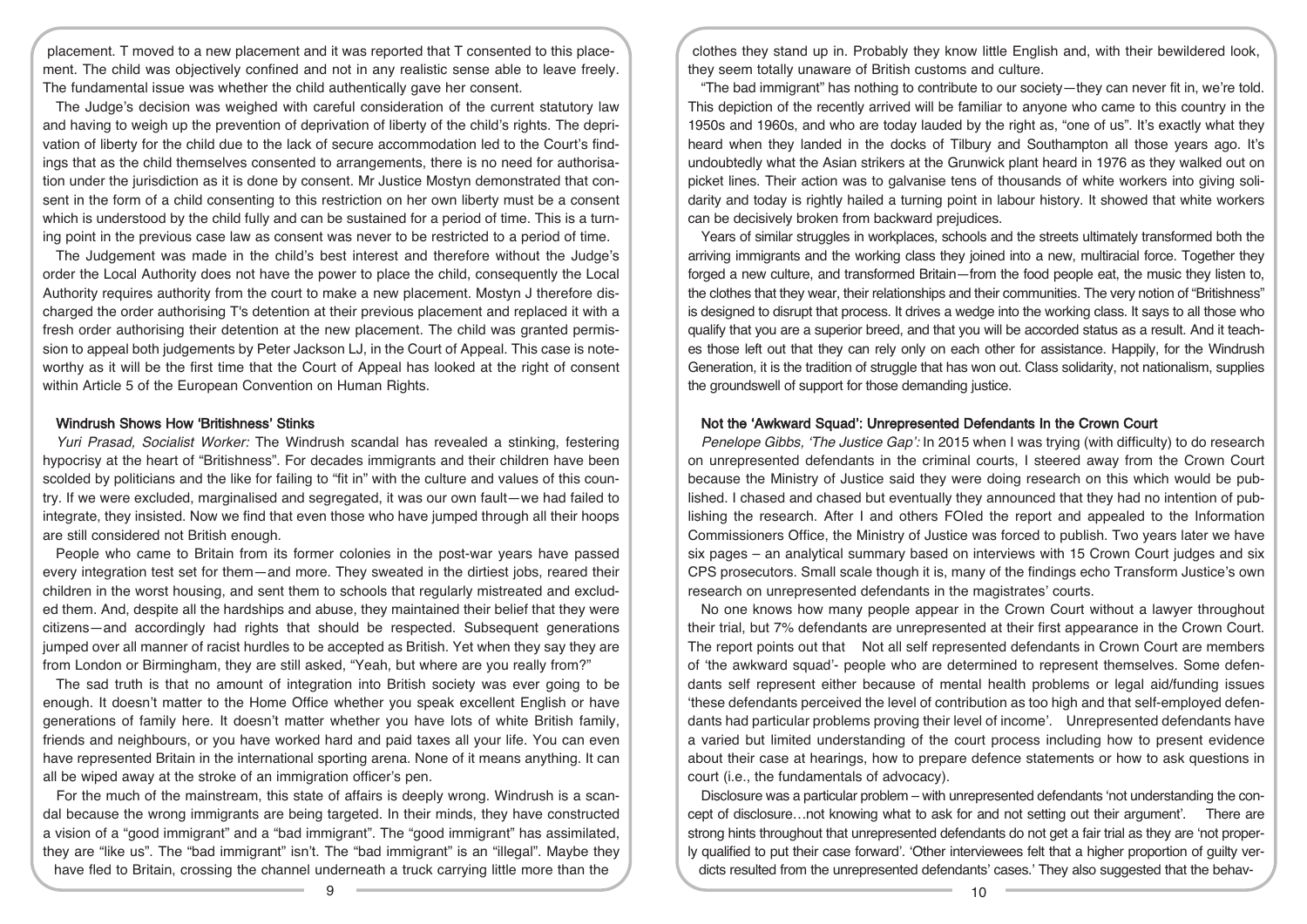iour of an unrepresented defendant could directly influence a jury either way thus risking the 'neutrality' of the jury – ie their ability to make an unbiased decision. Interviewees thought witnesses were disadvantaged when faced with an unrepresented defendant. In cross examining 'interviewees gave examples of defendants being aggressive, rude and asking unnecessary questions'. Through their (understandable) ignorance unrepresented defendants could waste witnesses time by calling 'witnesses to trial unnecessarily as they did not understand who should give evidence'.

There is a consensus from interviewees that unrepresented defendants slow the court process down at every stage. This has implications for funding of legal aid. There are strong hints from the report writers that they think that it is not cost effective to deny legal aid to those who cannot afford private fees/contributions – hence the suggestion that there should be a Crown Court duty solicitor scheme and/or judicial discretion to grant representation where appropriate. The report is disappointing in not including any quotes from the interviewees. But the conclusion are clear – that unrepresented defendants are neglected in policy and practice and that their financial impact should be monitored 'assessing and costing options to mitigate any negative impact'. Transform Justice made a similar recommendations two years ago. We have a criminal justice system which is too complicated and fundamentally unsuited to defendants coping without a lawyer, either in the Crown Court or the magistrates'. We either need to simplify the system altogether, or give legal aid (with the lawyers paid fair rates) to anyone who needs it.

#### Justice Update Secretary of State for Justice Mr David Gauke

On 9 January, I announced an immediate review into: the transparency of Parole Board decision making; whether there should be a mechanism to allow parole decisions to be reconsidered; and victim involvement in the parole process. On Saturday I published the full findings of that review and the action I will take in response. The review has looked at issues with the parole process as a whole following the Parole Board's decision to direct the release of John Worboys. Under the current law, the policies and procedures of the Parole Board mean decisions are taken behind closed doors. Open justice is an important principle of our justice system. It must not only be done; justice must be seen to be done.

Victims, and the public, must have confidence in the criminal justice system. Parole Board decisions are inevitably difficult, but this makes it even more important that information is available about how the process works. We must support victims as they continue to suffer from the impacts of the crimes committed against them, and make sure they receive timely and accurate information about what is happening in their case, delivered in a considerate way.

This review sets out the action the Government will take. We are: removing the blanket prohibition on the disclosure of information about Parole Board proceedings, so that victims can be given summaries of the reasons for the board's decisions. Where the Parole Board chair considers it to be in the public interest, summaries will also be available to the public and the media on request. There will be a presumption that this will happen. This change will come into force on 22 May 2018; launching a consultation on a new process to allow reconsideration of Parole Board decisions on whether to release a prisoner. We envisage a judge-led reconsideration process which in some circumstances could be open to the public, and with the individual or panel that makes the reconsideration decision named. This consultation will consider how the new process should operate and will be open until the end of July. Once that has completed I will set out my plans for bringing the changes into effect; and, making immediate changes to how we communicate with victims. We are widening access to the Victim Contact scheme and considering further changes to be included in the Victims' strategy which we will publish this summer. In addi-

tion to the immediate actions I am taking forward as a result of the review, I have also announced a comprehensive examination of all 27 of the Parole Board rules to ensure that the processes and procedures as a whole are right and fair. This initial package of measures sets out the immediate action we are taking. It is a vital first step in moving toward a parole system that ensures greater openness, challenge and involvement of victims in the parole process, and towards restoring the confidence of victims and the wider public in the justice system.

#### Megrahi Conviction to be Fully Reviewed

The Scottish Criminal Cases Review Commission announced today 03/05/2018, that it has agreed to accept the current application in the case of Abdelbaset Ali Mohmed Al Megrahi to proceed to stage 2 of its process, and will now conduct a full review of his conviction for the Lockerbie bombing in order to decide whether it would be appropriate to refer the matter for a fresh appeal. Gerard Sinclair, chief executive of the SCCRC, said: "In any application where an applicant has previously chosen to abandon an appeal against conviction the commission will, at the first stage of its process, look carefully at the reasons why the appeal was abandoned and consider whether it is in the interests of justice to allow a further review of the conviction. The commission has now investigated this particular matter and interviewed the key personnel who were involved in the process at the time the previous appeal was abandoned in 2009. The commission has also sought access to the relevant materials and has recovered the vast majority of these, including the defence papers which were not provided during its previous review. Having considered all the available evidence, the commission believes that Mr Megrahi, in abandoning his appeal, did so as he held a genuine and reasonable belief that such a course of action would result in him being able to return home to Libya, at a time when he was suffering from terminal cancer. On that basis, the commission has decided that it is in the interests of justice to accept the current application for a full review of his conviction."

## MoJ Postpones Plans To Reduce Female Prison Population

Rajeev Syal, Guardian: A multimillion pound government strategy to reduce the number of women being jailed for non-violent offences has been postponed, the Guardian can disclose. Plans to set up community prisons for women and to launch a scheme that would provide support for female offenders were supposed to be announced this month. The Ministry of Justice has delayed finalisation of the strategy, which is now going to be rewritten. Whitehall sources said the plans would have cost the department up to £30m and that spending pressures had prompted a review by David Gauke, the justice secretary. Some capital spending on both men's and women's prisons is also being reviewed by the government, the sources said. The decision has dismayed prison reform campaigners who have been waiting for several years for the female offenders' strategy to be implemented.

Peter Dawson, the director of the Prison Reform Trust, said: "It would beggar belief if the justice secretary really wanted to rethink a change in approach that everyone with knowledge of the issues supports." He added: "Support in the community offers better public protection at a fraction of the cost of prisons. Because women are disproportionately sent to prison for short periods as a result of non-violent offences, the dividend of a new approach could be realised quickly." There is broad political consensus that female offenders are some the most vulnerable members of society and often have complex needs. A significant number of such women suffer from mental health issues, substance use, trauma and abuse, homelessness, poor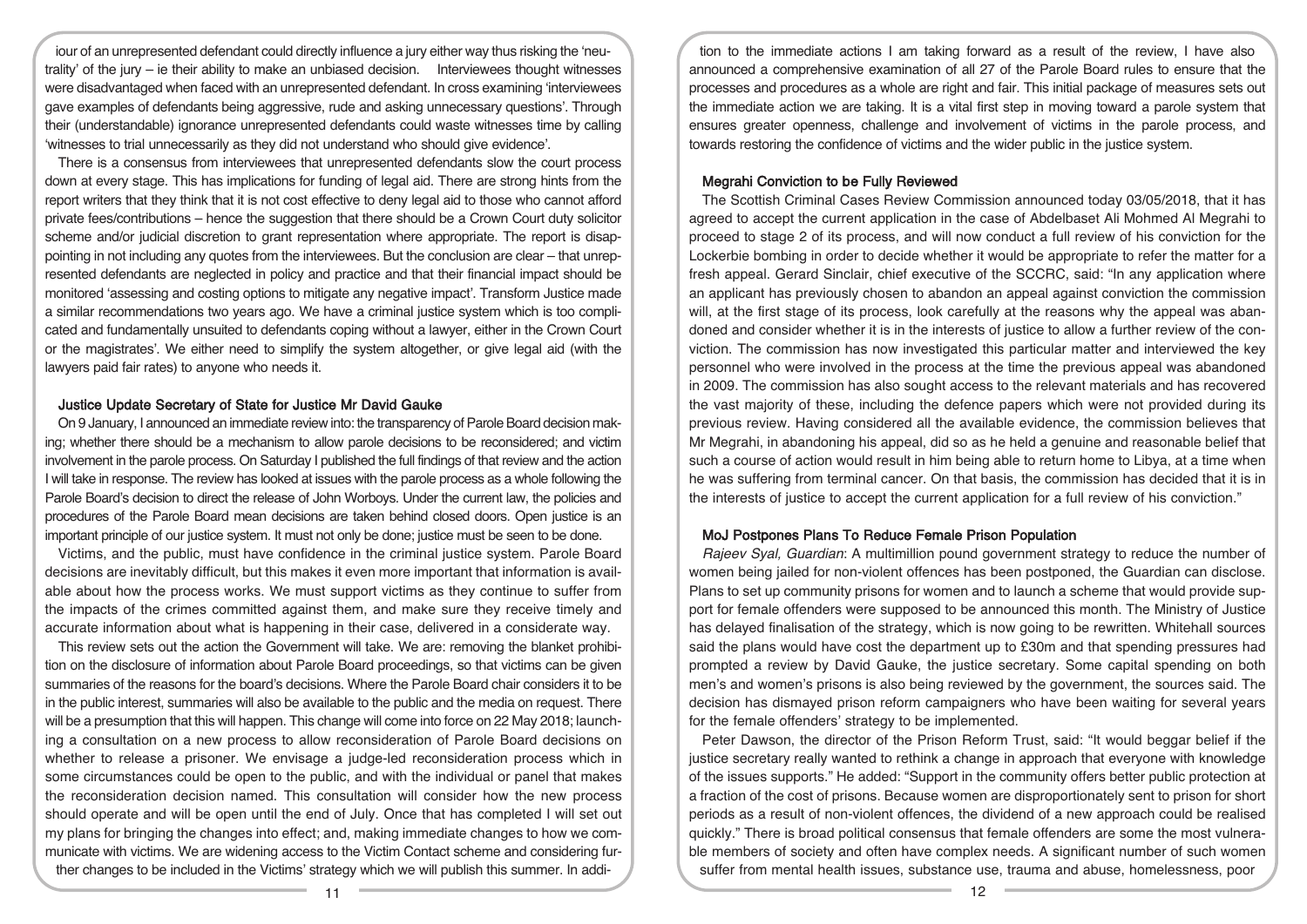education and unemployment. The need for a female offenders' strategy was raised in the white paper Prison Safety and Reform in 2016 by Liz Truss, the then justice secretary. It has since been developed by successive ministers. The latest plan brought together the National Probation Service, community rehabilitation companies and local agencies to support women as well as coordinating help with mental health staff in police stations and courts. They also planned to set up new community prisons to house vulnerable women ahead of release.

Women account for 5% of the total prison population of about 85,000 in England and Wales but have much higher rates of deaths, suicide attempts and self-harm than men. Last year there were 2,093 incidents of self-harm per 1,000 female prisoners, up 12% on the previous year, compared with 445 incidents per 1,000 male prisoners, up 8%. Most of the women who go to prison do so for non-violent offences (84%), such as for theft linked to poverty and addictions (47%). Nearly two-thirds (62%) of sentences are for six months or less – which is enough time to lose a job, housing or child custody.

#### UK's Longest-Serving Prisoner Released After Nearly 43 Years

Dan Carrier, Guardian: John Massey, 69, was convicted in 1975 of the murder of Charlie Higgins, a pub doorman, and was handed a mandatory 20-year life sentence – but he spent more than twice as long in jail after escaping on two occasions to say goodbye to dying members of his family in Kentish Town, north London. Massey's extraordinary story includes a prison break from Pentonville in 2012, in an attempt to see his mother, May, on her deathbed. He had been denied compassionate leave. He had served a sentence almost two decades longer than other prisoner in the UK convicted of a similar crime when he walked out of HMP Warren Hill in Suffolk on Wednesday morning. Since Massey's escape in 2012, he has had three pleas for freedom rejected by the Parole Board and served time in Belmarsh, one of the UK's highest security prisons. Last week a panel decided that Massey, who has seen the inside of nearly every jail in the country, should be freed.

He first escaped in 1994 by climbing out of a pub window while on an escorted home visit to see his parents in north London. He travelled to Spain where he stayed for three years before being extradited and sent back to prison. In 2007, he broke parole conditions to sit by his father Jack's deathbed. On another occasion, he walked out of an open prison to visit his sister, Carol, who had a terminal illness after being denied compassionate leave. Massey said on his release: "I have always deeply regretted the crime I committed and am aware of the consequences and the suffering it caused. It happened in a moment of madness. I have served my sentence with remorse and am thankful the Parole Board have come to the decision that I should now be released."

His solicitor, John Turner, who has fought to secure Massey's freedom for a decade, said: "John's release is long overdue and I am absolutely thrilled for John and his relatives, whom I have worked closely with for a number of years. John comes from an extremely tight-knit family who have supported him throughout his many years in prison." He said Massey's escape attempts had been tied to a sense of loyalty towards a family who had stood by him, adding: "John is a proud man – some may even say stubborn – and having acted for him for many years, he has been candid in explaining that he would have acted in the same way again if he was ever put in a similar position." Turner said despite breaking rules, his client posed no danger to the public. Massey, an accomplished self-taught blues guitarist, has to fulfil strict parole conditions.

The Parole Board hearing a fortnight ago, where his case for release was supported by a key worker, prison staff and his probation officer, had gone as well as could be hoped, Massey

said. "I really wasn't expecting it. I didn't want to feel hope. I know the system and I did not want to think about going through the parole process yet again, and having to wait another year," he added. Massey was later told a bed at a halfway house in London would need to be found before he could leave his cell. Some prisoners, he said, had waited months. "I'd be happy to get a sleeping bag and kip under the railway arches if it meant I could leave this place," he said.

### The State Has a Terrible Secret: it Kidnaps Our Children

Louise Tickle, Guardain: Councils are keeping children in care against their parents' wishes. Until family courts are opened up, these human rights abuses will continue to be hidden from view. Imagine you're a single mother. You get injured in a car accident, and a kind friend offers to look after your two young boys while you're in hospital. You accept with relief. Three weeks later, when you get home, you're still a bit shaky, so your friend suggests it might be best if she has the boys for another few days. You are unsure, but she is persuasive. First thing on Friday you send a text saying you will pick them up from school. A few hours later – you've been awaiting her reply, slightly puzzled at the delay – a text pings back: they are really looking forward to the fun weekend she has planned. How about revisiting the situation on Monday?

With mounting unease and some anger you race over and tell her the kids are coming home with you. You are met with a smiling refusal. Until she feels that you are well enough, she explains calmly, they are staying with her. Then she bundles them into her car and heads off to a holiday camp. Presumably at this point you would call the police. Given that there are laws in this country about kidnap, you would get your children back pronto, and your "friend" would be in serious trouble.

Kidnap is not a crime typically associated with Britain. But it is happening, right now, and the local authorities involved don't want you to know. High court judge Mr Justice Keehan, in a scathing judgment earlier this year at Nottingham family court, revealed that at least 16 children have been "wrongly and abusively" looked after by Herefordshire council, under something called a section 20 arrangement, for "wholly inappropriate" periods of time. For one boy, that was the first nine years of his life after he was born to his 14-year-old mother. For another boy it was eight years, from the age of eight to 16, despite his mother on several occasions withdrawing her consent. Shockingly, at the time of the judgment, 14 children were still being wrongfully looked after by Herefordshire on section 20 arrangements, despite the local authority knowing full well the judge's displeasure.

These are not court orders. They must be a voluntary agreement, and in legal terms they precisely mirror the situation where the single parent consented (at first) to her friend looking after her boys. For a section 20 to be legal, social workers must be certain they have a parent's informed consent to their child being accommodated by the state. And a parent can withdraw consent at any time, because they keep full parental responsibility. If Mum or Dad wants to turn up at a foster carer's house at midnight without notice and take their child home, they can. No ifs, no buts. But many parents say social workers threaten that if they do, it will mean a trip to court for a care order. There is no surer way to scare the living daylights out of a parent. And so frightened acquiescence – not the same as consent – tends to be the result.

The sheer scale of the section 20 abuses revealed in Keehan's judgment dwarfs many other egregious instances of its misuse that have been detailed in a slew of judgments published by outraged judges over the past few years. Given the substantial publicity these judicial criticismshave had in the social work and legal press, it is difficult to see how social workers in good faith can plead ignorance of the law. The only alternative is that they are recklessly, even deliberately, choosing to flout it. Despite the fact that one boy's mother withdrew her con-